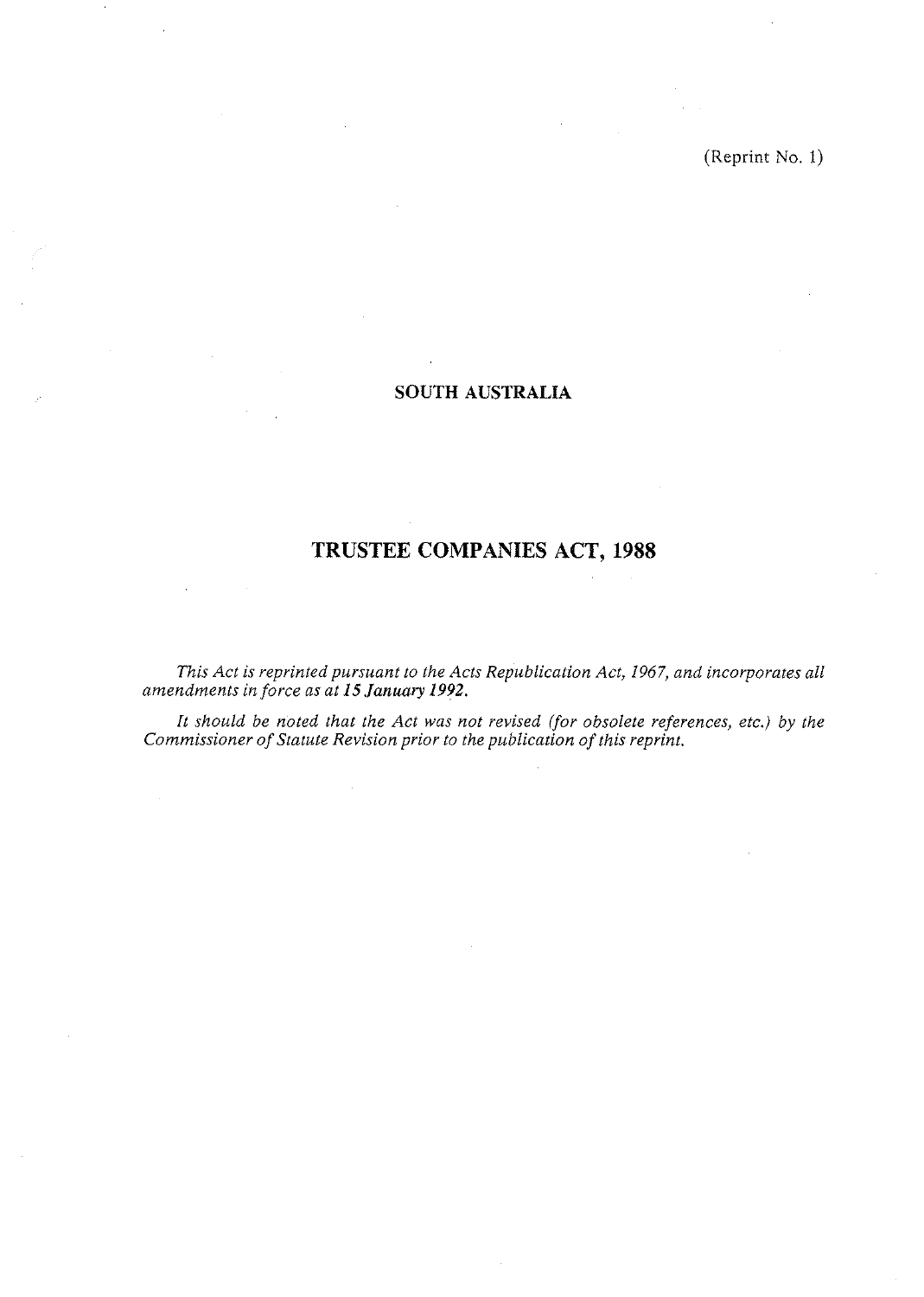# **SUMMARY PROVISIONS**

PART I

## PRELIMINARY

#### Section

- 1. Short title 2. Commencement<br>3. Interpretation
- Interpretation

#### PART 11

#### POWERS OF TRUSTEE COMPANIES

- 4. Trustee company may act as executor or administrator
- 
- 5. Trustee company may act as trustee, agent, attorney, manager or receiver<br>6. Trustee company may act for children or persons who are unable to manage their affairs<br>7. Officers may represent or make affidavits, etc., for
- 
- 
- 8. Trustee company may act jointly<br>9. Commission chargeable by trustee company<br>10. Fee for administering perpetual trust<br>11. Additional remuneration<br>12. Court may review company's charges
- 
- 
- 
- 
- 12. Court may review compare<br>
13. Investment of trust funds<br>
14. Money from several estate<br>
15. Common funds
- 14. Money from several estates may be invested as one fund 15. Common funds 16. Power of trustee company acting in representative capacity to hold its own shares, etc

#### PART III

#### DUTIES AND LIABILITIES OF TRUSTEE COMPANIES

- 17. Returns to be made by trustee company
- 
- 18. Minister may require information, etc. 19. Accounts, audits and information for investors in common funds
- 
- 
- 20. Information for prospective investors in common funds<br>21. False or misleading statements as to common fund<br>22. Trustee company may be required to provide account in relation to estate<br>23. Directors and managers respons
- 
- 
- 24. Trustee company may be removed from ofice 25. Appointment by Court of administrator of trustee company's affairs

#### PART IV

#### MiSCELLANEOUS

- 
- 26. False or misleading statements **27.** Offences by trustee companies
- 
- 28. Evidentiary rovision 29. Act not to alfect other Acts or remedies 30. Summary offences 26. False or mis<br>
27. Offences by<br>
28. Evidentiary<br>
30. Act not to a<br>
31. Regulations
- 
- 

#### SCHEDULES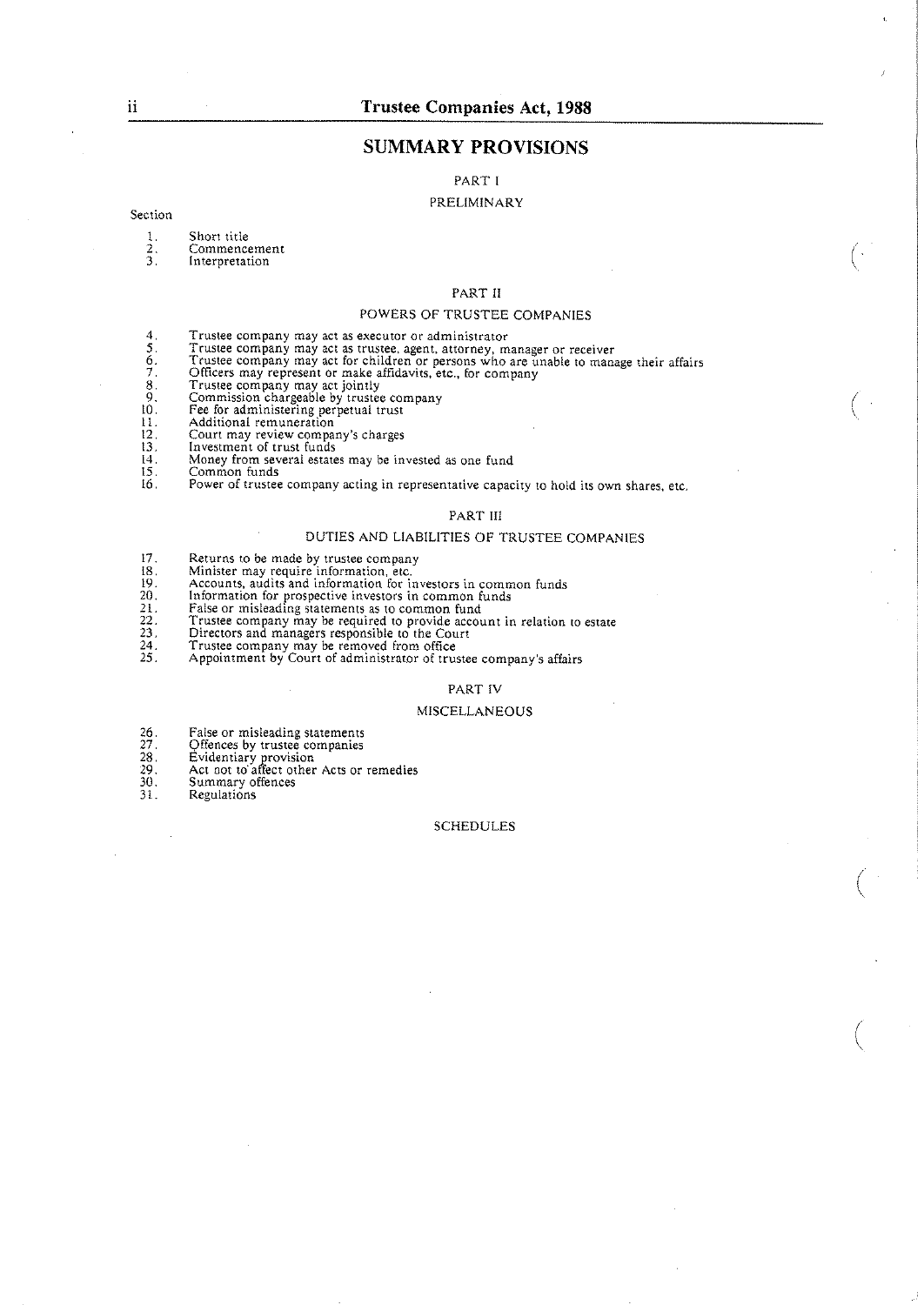# **TRUSTEE COMPANIES ACT, 1988**

being

Trustee Companies Act. 1988. No. 102 of 1988 [Assented to 15 December 19881'

as amended by

Trustee Companies Act Amendment Act, 1990, No. 73 of 1990 [Assented to 20 December 1990]<sup>2</sup>

**An Act to consolidate and amend the law relating to trustee companies and to repeal the ANZ Executors** & **Trustees Company (South Australia) Limited Act, 1985, the Bagot's Executor Company Act, 1910, the Elder's Executor Company's Act, 1910, the Executors Company's Act, 1885 and the Farmers' Co-operative Executors Act, 1919.** 

The Parliament of South Australia enacts as follows:

#### PART I

## PRELIMINARY

## **Short title**

**1.** This Act may be cited as the Trustee Companies *Act,* 1988.-

## **Commencement**

**2.** This Act will come into operation on a day to be fixed by proclamation.

## **Interpretation**

**3.** In this Act, unless the contrary intention appears—

- "business day" means a day other than a Saturday or a Sunday or other public holiday:
- "common fund" means a common fund established by a trustee company under section 15:
- "the Court" means the Supreme Court of South Australia:
- "estate", in relation to a trustee company, includes any real or personal property committed to the administration or management of the trustee company whether as executor, administrator or in any other capacity authorized by this Act, but does not include money deposited with the trustee company for the purpose only of investment in a common fund:

<sup>&#</sup>x27;Came into operation 20 April 1989: Gaz. 20 April 1989. p. 1080.

<sup>&#</sup>x27;Came into operation 31 October 1991: *Gaz.* 31 October 1991. p. 1198.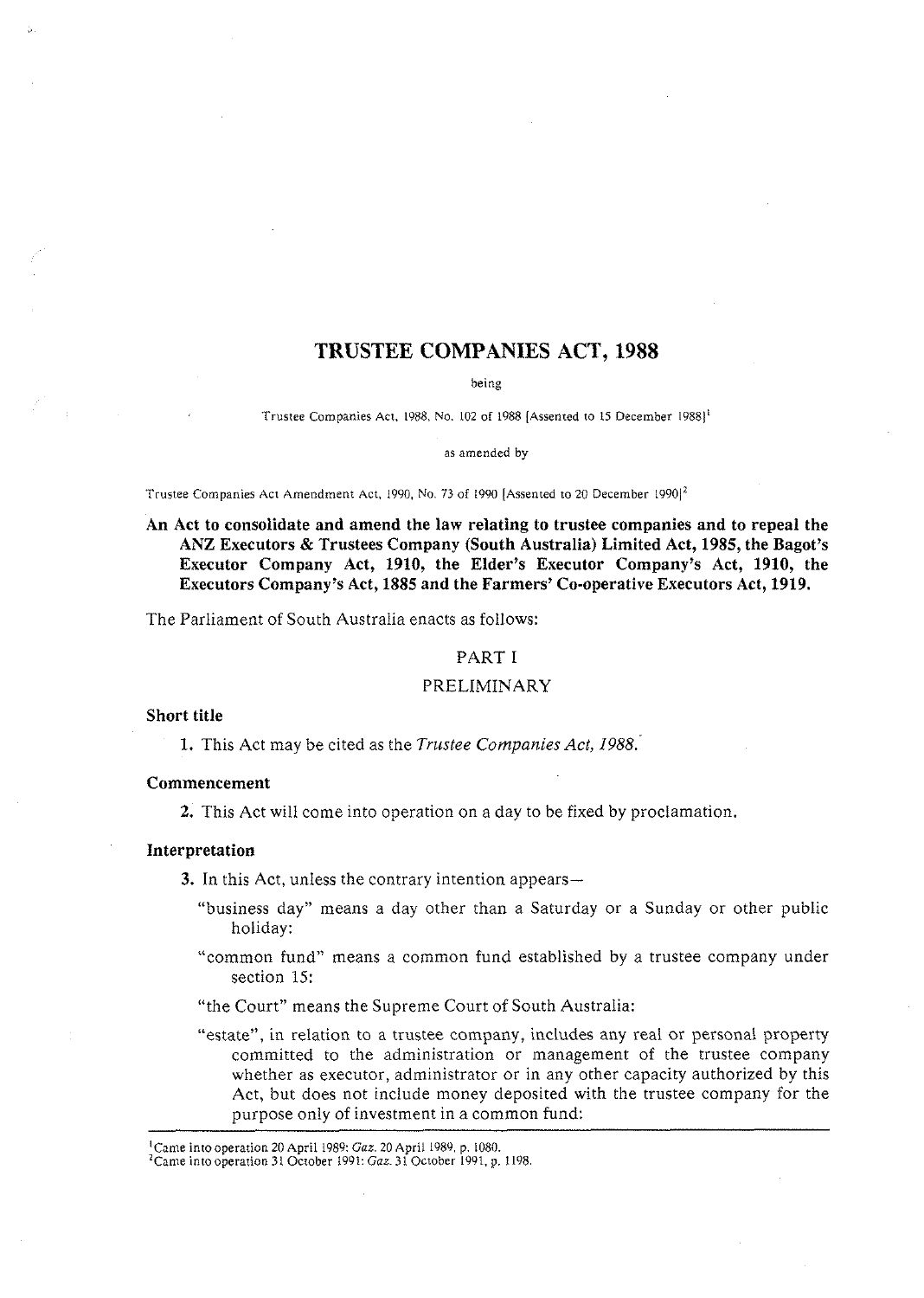- "investor" in relation to a common fund, means an estate or person on whose behalf money is invested in the common fund:
- "letters of administration" means letters of administration of the estate of a deceased person, with or without the will annexed:
- "officer", of a trustee company, means a director or manager of the company or some other officer or employee of the company designated by the board of directors as an officer for the purposes of this Act:
- "the Registrar" means the Registrar of Probates and includes an acting or deputy Registrar of Probates:
- "trustee" includes a bare trustee or custodian trustee:

"trustee company" *see* schedule 1:

"trustee investment" means an investment in which a trustee is authorized by law to invest trust funds:

"will" includes codicil.

*Note: For definition of divisional penalties see Appendix 2.*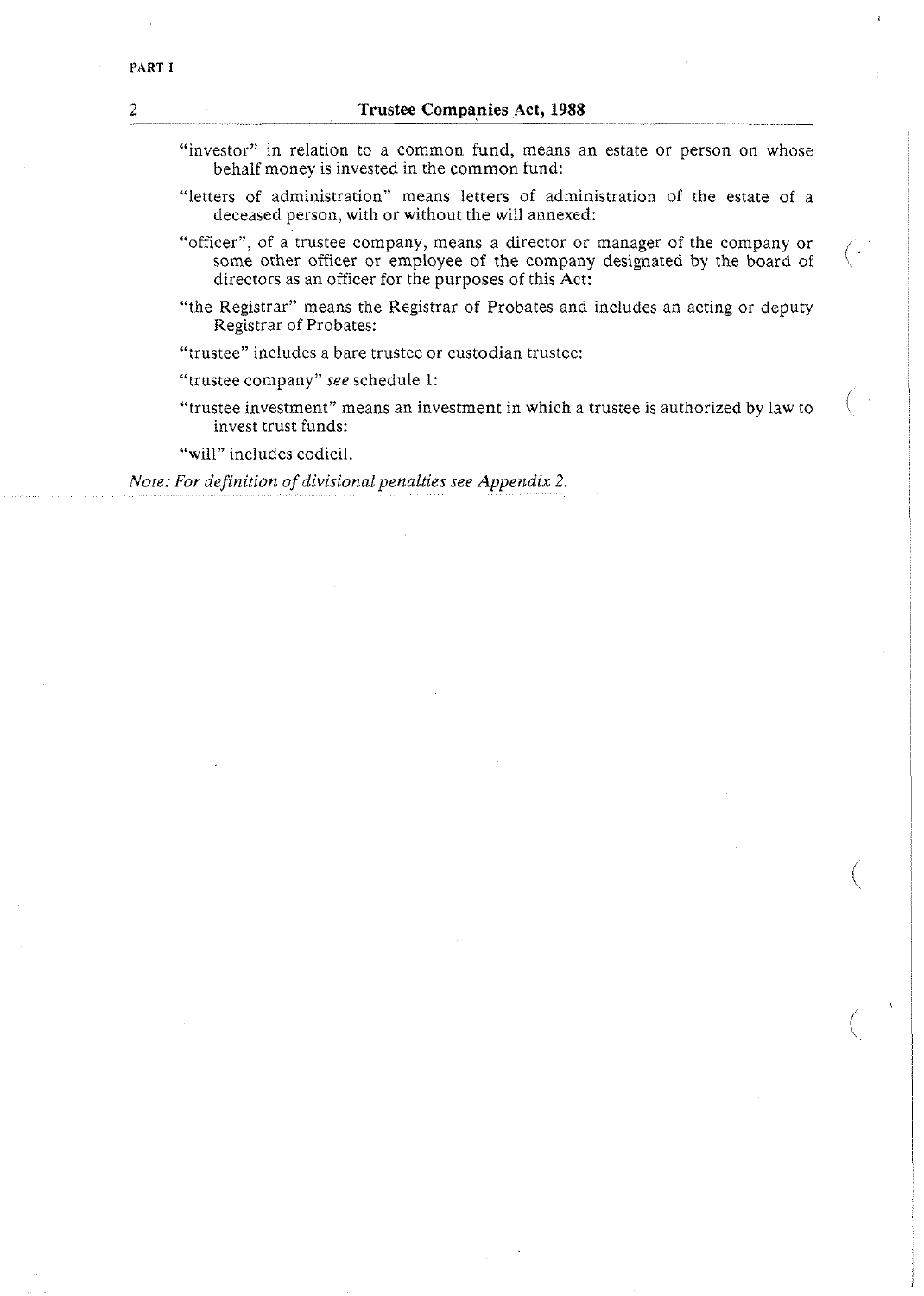## PART **I1**

## POWERS OF TRUSTEE COMPANIES

#### **Trustee company may act as executor or administrator**

4. (1) A trustee company has the same powers as a natural person to act as the executor of the will, or the administrator of the estate, of a deceased person.

(2) A trustee company may apply for and obtain-

*(a)* probate of the will of a deceased person;

**or** 

*(b)* letters of administration of the estate of a deceased person,

in the same circumstances as a natural person.

(3) A trustee company may, with the approval of the Court or the Registrar and the consent of the person entitled to probate of the will or a grant of administration of the estate of a deceased person, apply for and obtain-

*(a)* probate of the will of the deceased person;

or

*(b)* letters of administration of the estate of the deceased person,

(as the case requires).

(4) A trustee company may, with the approval of the Court, act on behalf, or in the place, of an executor of the will, or an administrator of the estate, of a deceased person, either on a permanent or a temporary basis.

#### **Trustee company may act as trustee, agent, attorney, manager or receiver**

5. A trustee company has the same powers as a natural person to act as trustee, agent, attorney, manager or receiver.

#### **Trustee company may act for children or persons who are unable to manage their affairs**

**6.** A trustee company may act-

*(a)* as the guardian of a child;

or

*(b)* as the administrator, committee, guardian or manager of the estate of a person who is unable to manage his or her own affairs.

## **Officers may represent or make affidavits, etc., for company**

7. (1) Where a trustee company makes an application for probate or letters of administration or any other application under this Act or acts as executor, administrator or in any other capacity authorized by this Act, the company may be represented in any court or elsewhere by an officer of the company.

(2) Where in any circumstances referred to in subsection (1) an affidavit, declaration or statement is required to be made by a trustee company whether on oath or otherwise, the affidavit, declaration or statement may be made on behalf of the company by an officer of the company.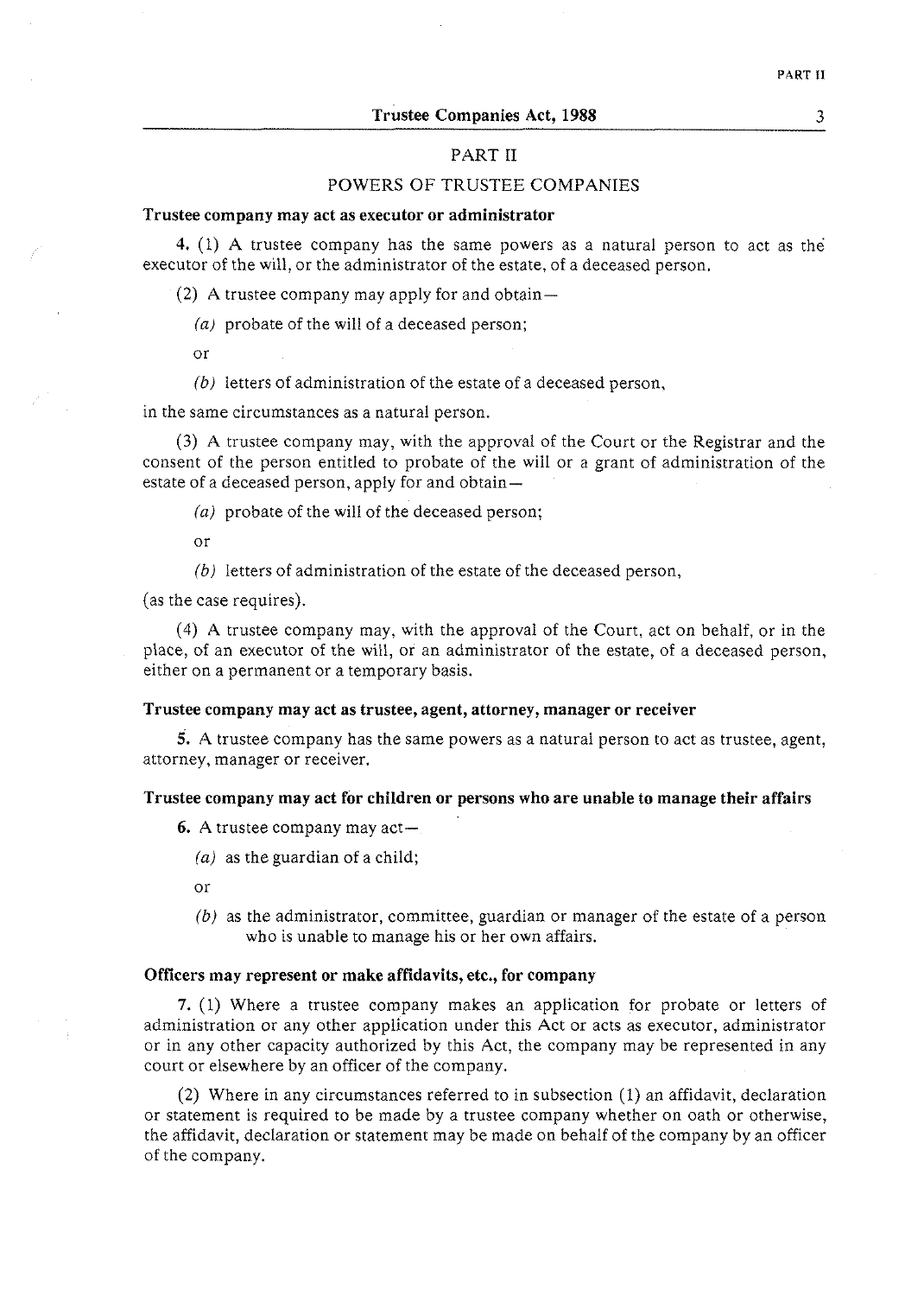## **Trustee company may act jointly**

**8.** (I) A trustee company may be appointed to act as executor, administrator, or in any other capacity authorized by this Act, either alone or jointly with another person.

- (2) Where a trustee company is appointed to act jointly with another person-
	- *(a)* any property held or controlled by the company and that other person jointly may, with the consent in writing of the other person, be dealt with by the company alone;

and

*(b)* in that event the other person is exonerated from liability that might (but for this paragraph) have arisen from the company's subsequent dealing with the property.

 $\bigwedge$ 

#### **Commission chargeable by trustee company**

**9.** (1) Subject to this Act, a trustee company may charge against each estate committed (before or after the commencement of this Act) to its administration or management a commission at a rate fixed from time to time by the board of directors of the company but not in any case exceeding-

*(a) 7.5* per cent of the income received by the company on account of the estate;

and

- *(b) 6* per cent of the capital value of the estate.
- (2) For the purposes of subsection  $(1)$ -
	- *(a)* the capital value of an estate is the capital value of its assets as at the date of distribution by the company;
	- *(b)* no deduction need be made for debts or liabilities in determining capital value;
	- $(c)$  the commission that may be charged is not diminished or affected by any entitlement of another person to commission or other remuneration in respect of the estate or part of it;
	- (d) the rate of the commission must not exceed that set out in the published scale of charges of the company when the commission becomes payable.

(3) Commission in respect of income received on account of an estate, or in respect of the capital value of assets of an estate, may be charged and paid out of, or deducted from, the estate after receipt of the income, or before or after distribution of the assets, but, where commission is charged in respect of assets before their distribution $-$ 

(a) the amount of the commission must be calculated on the capital value of the assets when they came under the administration or management of the company;

and

*(b)* on distribution of the assets, any necessary adjustment must be made so that the commission charged accords with the requirements of subsection  $(1)$ .

## **Fee for administering perpetual trust**

**10.** (1) A trustee company may charge against a perpetual trust administered by the company (whether the company commenced administering the trust before or after the commencement of this Act) an administration fee in respect of each month of the company's administration of the trust.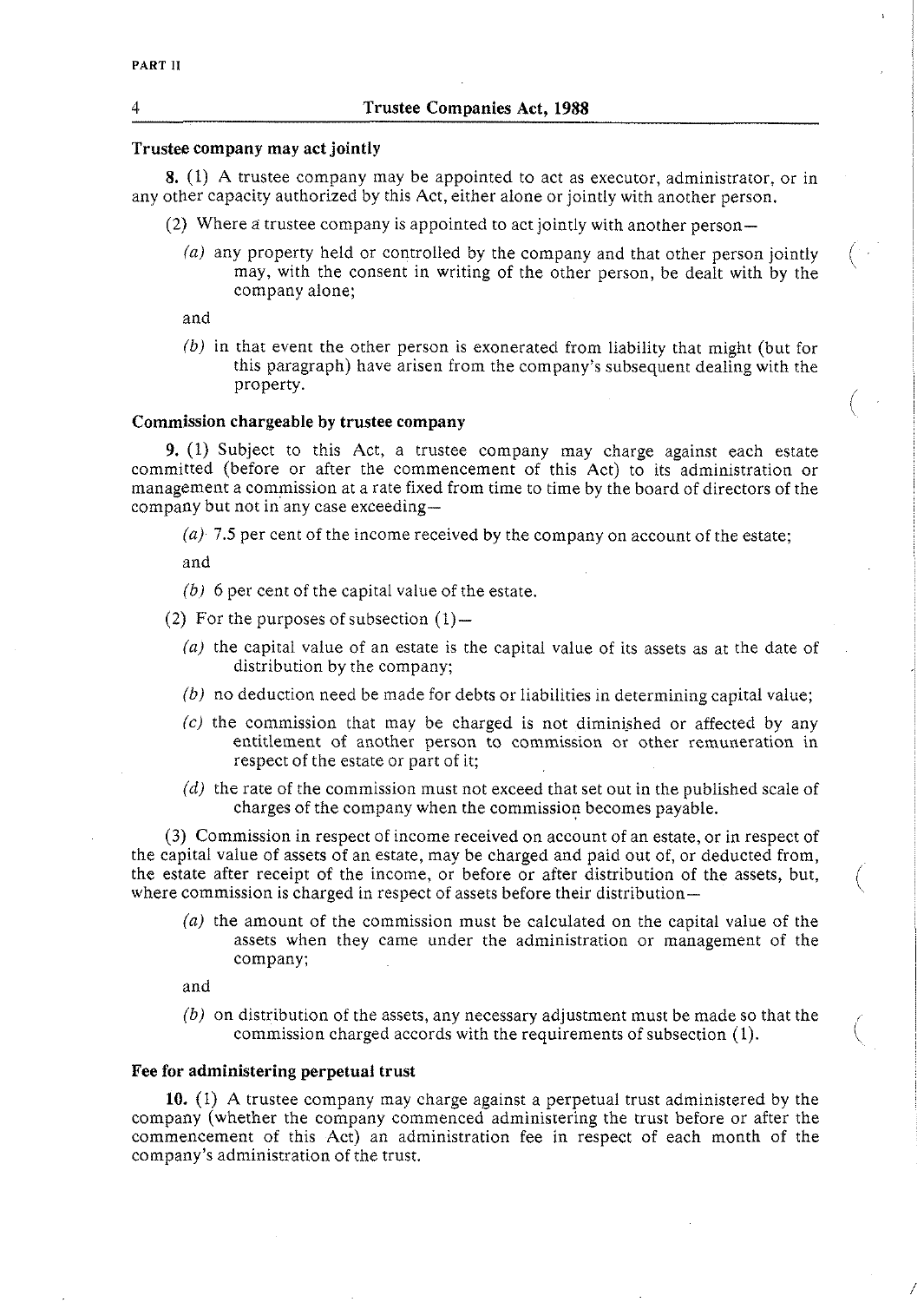- (2) The administration fee $-$ 
	- (a) must not exceed one-twelfth of one per cent of the value of the trust as at the first business day of the month;

and

(b) may be charged only against income received by the company on account of the trust.

(3) Where a trustee company charges an administration fee under this section against a perpetual trust, it may not charge commission under section 9 in respect of the capital value of property subject to the trust unless the property comprises or forms part of a deceased estate administered by the company.

#### **Additional remuneration**

**11. (1)** A trustee company may-

- (a) charge against an estate the amount of any disbursement properly made in the administration or management of the estate;
- (b) charge reasonable fees for the preparation and lodging of returns in respect of any tax, duty or fee imposed by law.
- (2) A trustee company may, if authorized to do so $-$ 
	- (a) by the instrument by which an estate is committed to the administration or management of the company;

or

 $(b)$  by instrument in writing by the beneficiaries of an estate,

charge a commission or fee in addition to, or instead of, a commission or fee authorized by this Act, but any authorization on behalf of a beneficiary who is a minor or mentally incompetent is ineffective unless confirmed by the Court.

(3) Where, in the administration or management of an estate, a trustee company is authorized or required to carry on a business or undertaking either alone or in partnership, the Court may, on the application of the company, authorize some other form of remuneration in addition to, or instead of, commission authorized by this Act.

(4) A trustee company may not charge or receive in respect of services provided in the administration or management of an estate any commission, fee or other remuneration not authorized by or under this Act.

## **Court may review company's charges**

**12.** Where the Court is of the opinion that the rate or amount of any commission, fee or other remuneration in respect of an estate is excessive, the Court may, on the application of any person who has a proper interest in the matter, review the rate or amount of the commission, fee or other remuneration and reduce it.

#### **Investment of trust funds**

**13.** Subject to the terms of any relevant instrument of trust, a trustee company may invest any money held in trust by the company-

- (a) in a manner authorized by the instrument of trust;
- (b) in a trustee investment;

or

 $(c)$  in a common fund established by the company.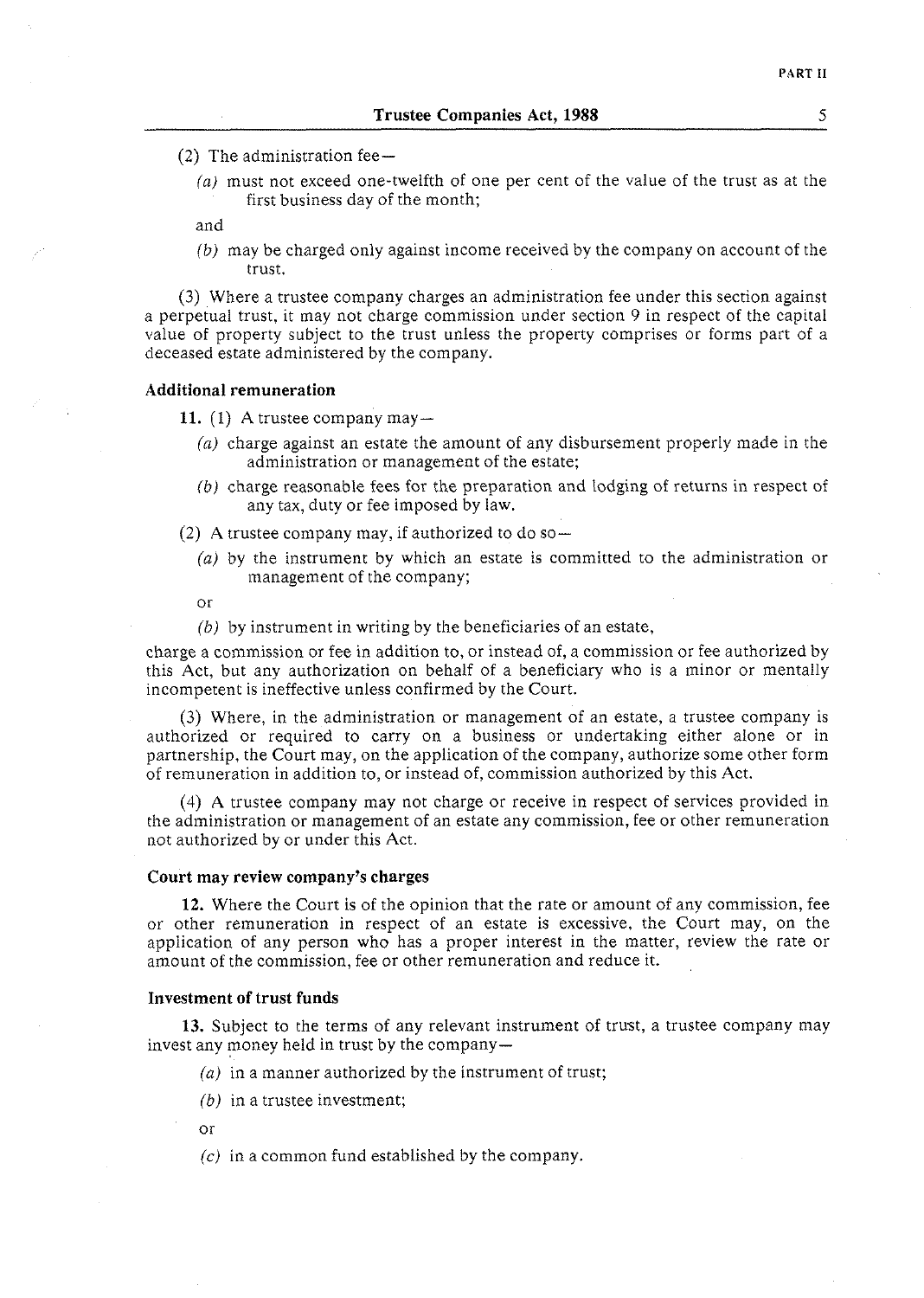#### 6 **Trustee Companies Act, 1988**

#### **Money from several estates may be invested as one fund**

**14.** (1) Subject to section 13, a trustee company may invest money from more than one estate that it holds as trustee or in any other capacity authorized by this Act as one fund in one or more investments.

*(2)* Where money from more than one estate is invested under subsection (I), the company must-

(a) keep an account showing the current amount for the time being at credit in respect of each estate;

and

 $(b)$  after deduction of any charges —

(i) divide any income arising from investment of the money between the estates in proportion to the amounts invested and the period of each investment;

and

(ii) divide any profit or loss of a capital nature arising from investment of the money between the estates in proportion to the amounts invested.

## **Common funds**

15. (1) A trustee company may establish one or more common funds.

*(2)* A common fund may not be invested in any investments other than investments of a class determined by the trustee company in relation to the common fund prior to its establishment.

(3) Money may not be invested in a common fund unless the classes of investment in which that money could be invested on separate account are the same as, or include, the classes of investment in which the common fund may be invested.

(4) Money not otherwise held in trust by the trustee company is while invested in a common fund held by the company in trust for the investor.

(5) A trustee company must keep an account showing the current amount for the time being at credit in the common fund on account of each investor.

(6) A trustee company may sell investments belonging to a common fund and may withdraw money from a common fund in the course of, or for the purpose, of its administration or management of an estate or as required or authorized by an investor in the fund.

(7) A trustee company may at any time withdraw from a common fund any amount at credit in the common fund on account of an estate and invest that money separately.

- (8) After deduction of any charges $-$ 
	- (a) any income arising from investment of the fund must be divided between the investors in proportion to the amounts invested and the period of each investment;

and

(b) any profit or loss of a capital nature arising from investment of the fund must be divided between the investors in proportion to the amounts invested.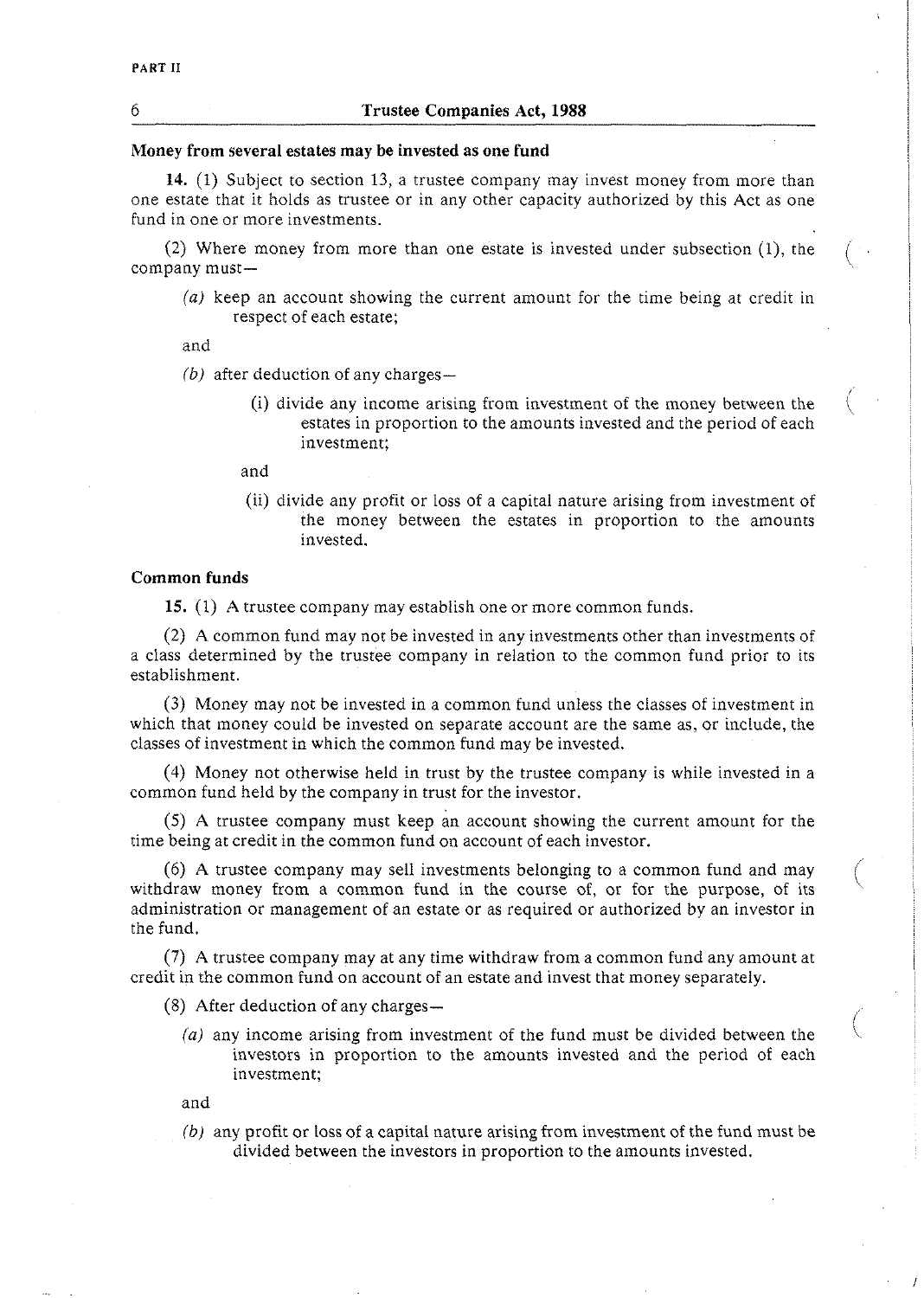**Trustee Companies Act, 1988** 7

(9) A trustee company must value each common fund (including the investments in which the fund is invested) as at the first business day of each month and, if the company thinks fit, as at such other times as may be appropriate according to the nature of the particular fund.

(10) Investments in and withdrawals from a common fund must be effected on the basis of the valuation last made under subsection (9).

(11) A trustee company may charge against each common fund a management fee in respect of each month of the company's management of the fund.

(12) The management fee charged against money invested in a common fund on account of an estate must not exceed one-twelfth of one per cent of the value of the fund attributable to investment of the estate as at the first business day of the month.

(13) A trustee company may not increase a fee charged in respect of management of a common fund except after giving to each investor (other than an estate) not less than one month's notice in writing of the new fee.

(14) Nothing in this section limits or affects the operation of section 14.

#### **Power of trustee company acting in representative capacity to hold its own shares, etc.**

**16.** A trustee company may in the administration or management of an estate hold shares or other securities issued by the company itself or a related corporation within the meaning of the *Companies (South Australia) Code* and forming part of that estate, but it must not exercise any power that it has in that capacity to purchase any such shares or securities unless-

(a) it is authorized to do so by the terms on which the power is conferred;

- $\alpha r$
- *(b)* the shares or other securities form part of a new issue offered to existing holders of shares or securities in proportion to their existing holdings.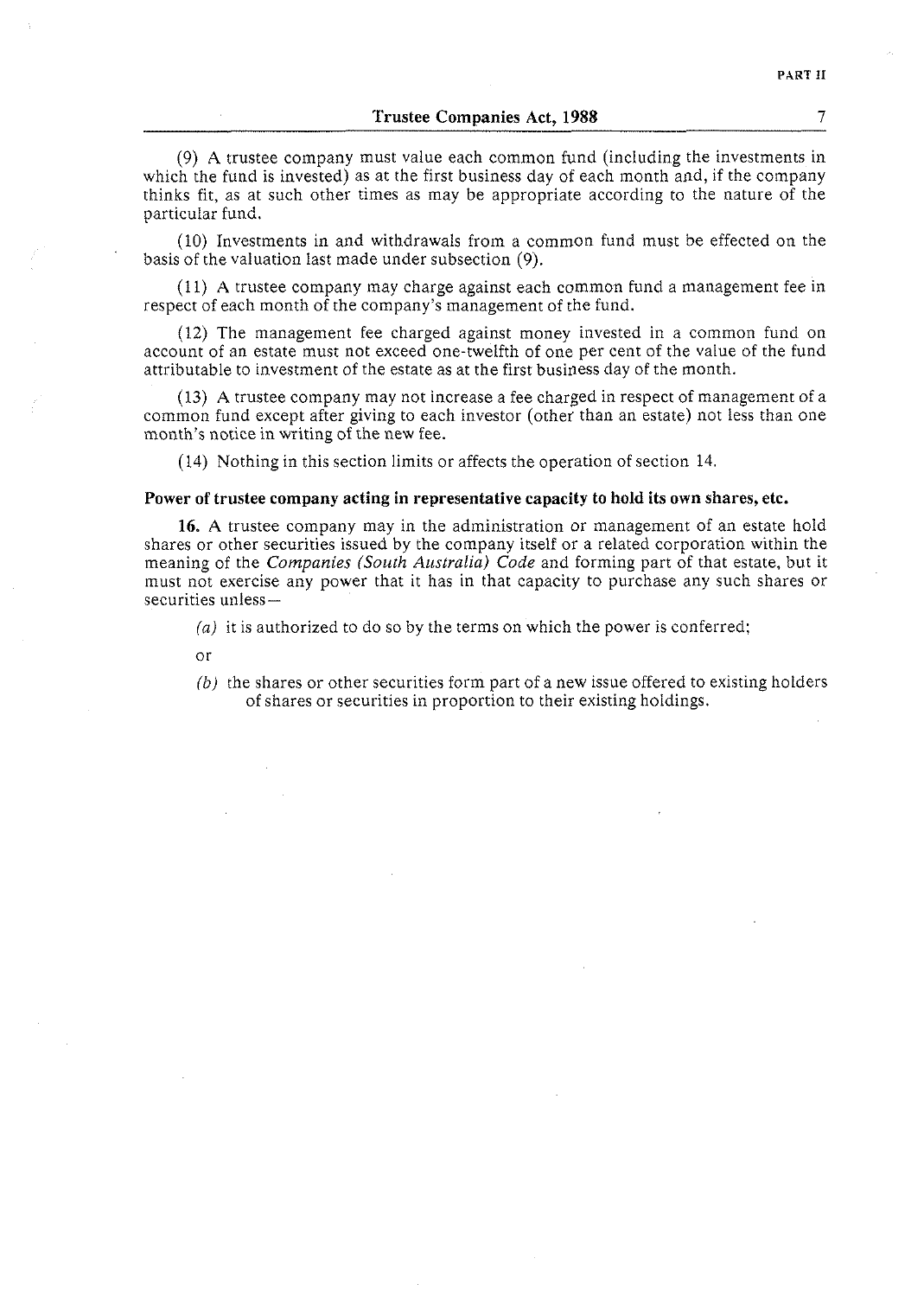## PART III

## DUTIES AND LIABILITIES OF TRUSTEE COMPANIES

#### **Returns to be made by trustee company**

**17.** (1) Subject to this section, a trustee company must iodge with the Corporate Affairs Commission during the prescribed months in each year a statement in the prescribed form together with such documents as may be prescribed.

Penalty: Division 8 fine.

(2) Statements may not be required to be lodged under this section more frequently than once every three months.

(3) The Commission may, in a particular case, extend the period for compliance with a requirement under this section.

(4) Any person may inspect a statement or document lodged with the Commission under this section.

## **Minister may require information, etc.**

**18.** (1) The Minister may, by notice in writing to a trustee company, require the company to furnish within such period as is specified in the notice such written information as to the company's operations as is specified in the notice.

(2) A trustee company must not fail to comply with the requirements of a notice under subsection (1).

Penalty: Division 8 fine.

(3) Where it appears to the Minister necessary or advisable to do so, the Minister may order-

(a) a review of the operations of a trustee company;

*(b)* an audit of the accounts of a trustee company;

or

(c) both a review and audit.

(4) For the purpose of a review or audit under subsection (3), a trustee company  $must$ 

- (a) deliver to the person appointed by the Minister to conduct the review or audit a list of all books, accounts and records kept by the company;
- *(b)* produce its books, accounts and records to that person at any reasonable time when required to do so;
- $(c)$  afford that person all necessary information and facilities for the effective conduct of the review or audit.

Penalty: Division 8 fine.

(5) Unless the Minister otherwise determines, the cost of a review or audit under this section must be borne by the trustee company and may be recovered by the Minister in a court of competent jurisdiction as a debt due to the Crown.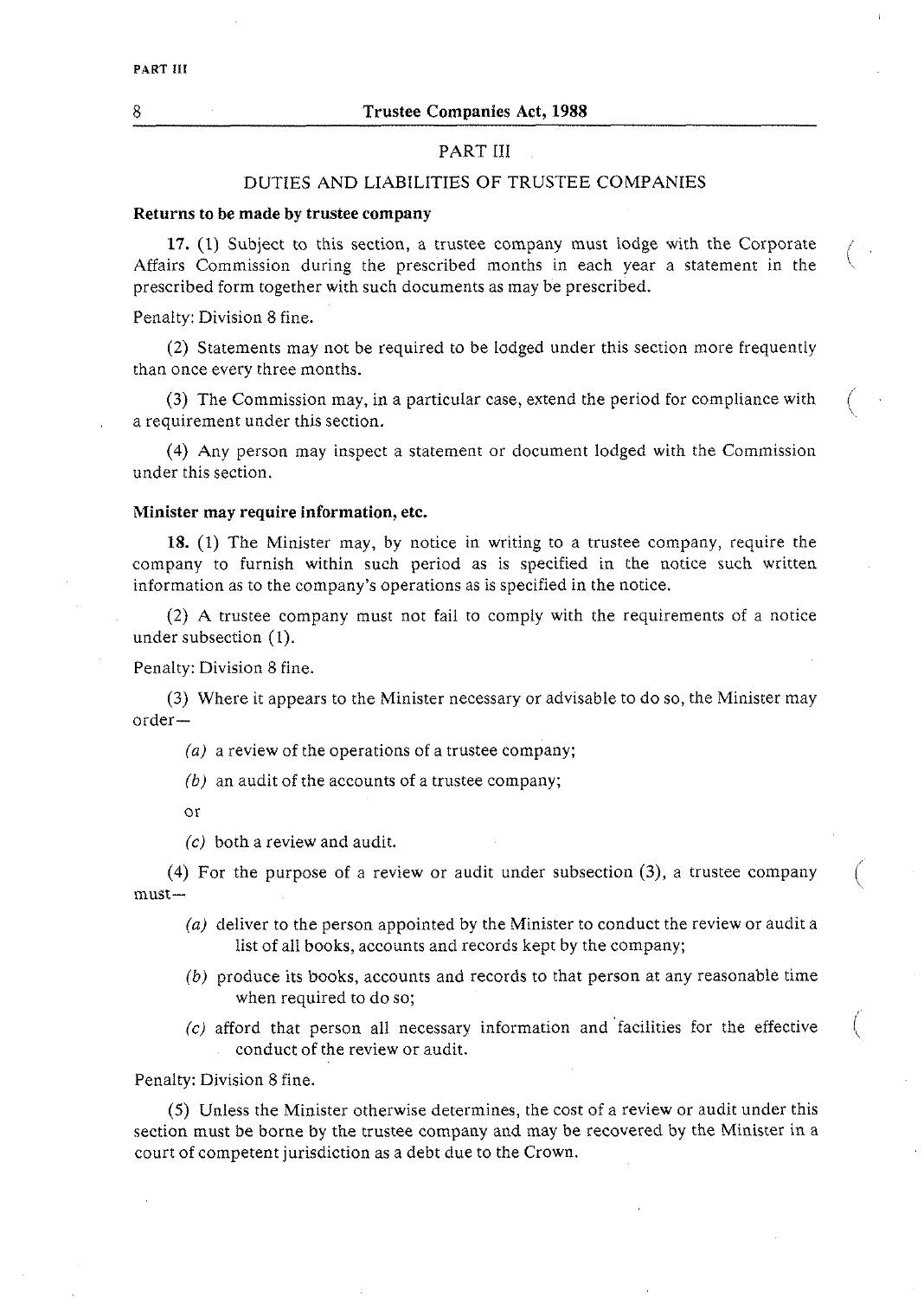## **Accounts, audits and information for investors in common funds**

**19.** (1) A trustee company must-

- *(a)* keep or cause to be kept proper books of account in relation to each common fund established by the company;
- *(b)* cause those accounts to be audited at the end of each financial year by a registered company auditor;

and

(c) send or cause to be sent by post a statement of the accounts together with the report of the auditor on those accounts within two months of the end of the financial year to each investor (other than an estate) in the common fund.

Penalty: Division 8 fine.

(2) A trustee company must, on request in writing by any investor in a common fund established by the company, furnish to that person, as soon as practicable and without charge, copies of the accounts, auditor's report and other documents laid before the company at its last annual general meeting pursuant to the *Companies (South Australia) Code.* 

#### Penalty: Division 8 fine.

**(3)** It is a defence to a charge of an offence against subsection (2) if it is proved that the defendant had, before the failure to which the charge relates, furnished a copy of the accounts and documents referred to in that subsection to the person in relation to whom the failure occurred.

- $(4)$  In this section-
	- "financial year", in relation to a trustee company, means the period that is the financial year of the company within the meaning of the *Companies (South Australia) Code:*
	- "registered company auditor" means a person who is a registered company auditor within the meaning of the *Companies (South Australia) Code.*

#### Information for prospective investors in common funds

**20.** (1) Subject to this section, a trustee company must not accept money from any person for investment in a common fund established by the company unless the person has previously been furnished with the documents required under this section.

Penalty: Division 4 fine.

- (2) Subsection  $(1)$  does not apply in relation to  $-$ 
	- *(a)* money invested in a common fund by a trustee company in the course of the administration or management of an estate;
	- or
	- *(b)* money received for investment in prescribed circumstances.
- **(3)** The following documents must be furnished for the purposes of subsection (1):
	- *(a)* a document containing the following information:
		- (i) the nature and the amount or rate of any fee that the trustee company charges in respect of investment in the common fund;
		- (ii) the extent (if any) to which a capital sum invested may be reduced to defray losses from investment of the common fund;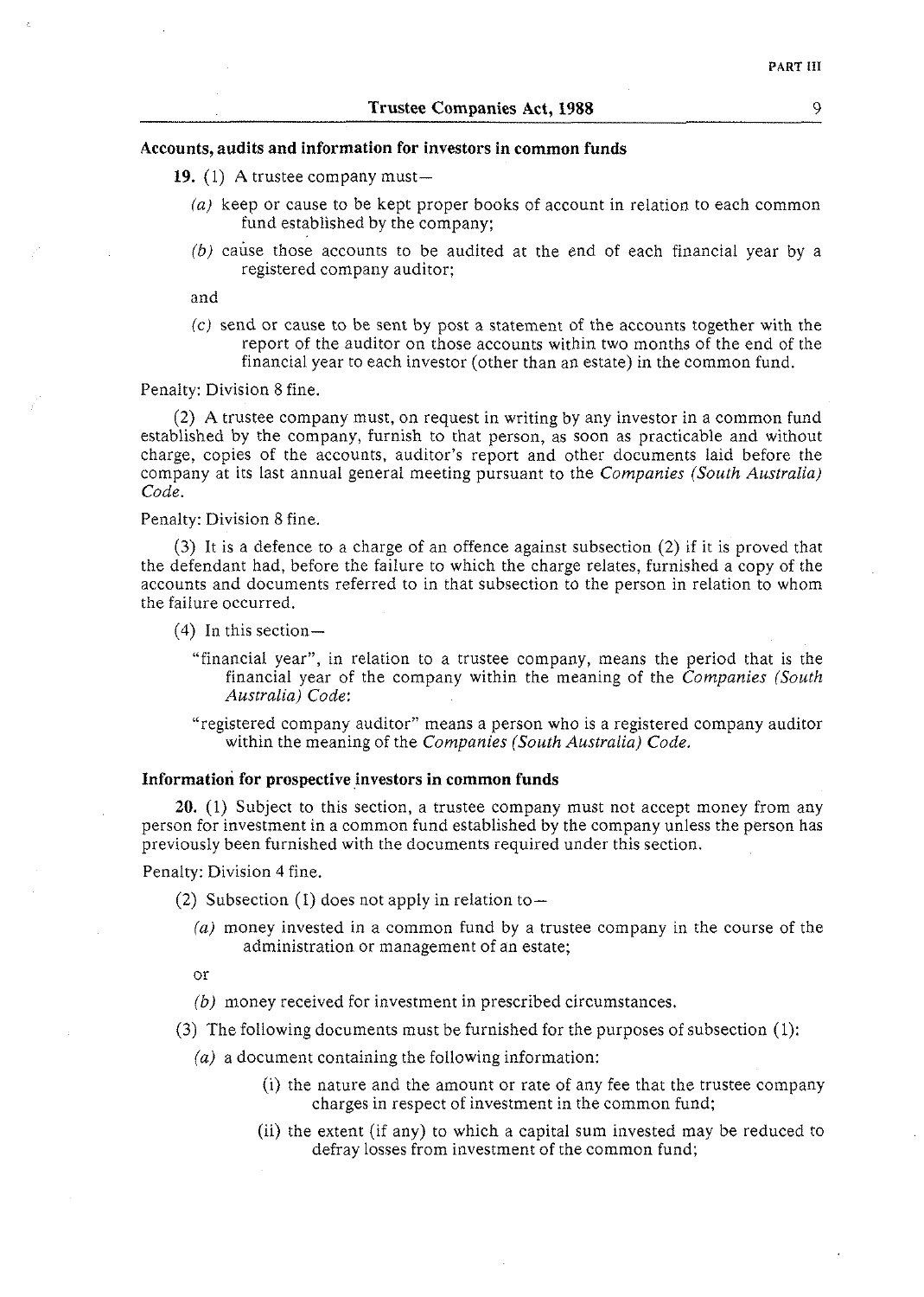- (iii) the class of investments in which the common fund may be invested;
- (iv) the rights of an investor in the common fund to withdraw all or part of the person's investment in the fund and the period of notice (if any) that the investor is required to give the company in respect of such withdrawal;

and

- (v) the terms governing distribution of income and profit or loss of a capital nature attributable to each investment in the common fund:
- *(b)* copies of the statement of accounts and auditor's report last prepared in relation to the common fund;

and

 $(c)$  copies of the accounts and auditor's report laid before the last annual general meeting of the company pursuant to the *Companies (South Australia) Code.* 

#### **False or misleading statements as to common fund**

**21.** (1) A trustee company must not make or include in an advertisement or notice that it publishes or issues in relation to a common fund established or to be established by the company any statement that is false or misleading in a material particular.

#### Penalty: Division 4 fine.

(2) Any person who suffers loss by reason of a statement made or included in an advertisement or notice in contravention of subsection (1) may recover compensation in respect of the loss from the trustee company by action in a court of competent jurisdiction.

## **Trustee company may be required to provide account in relation to estate**

**22.** (1) Subject to this section, a trustee company administering or managing an estate must, on application by any person with a proper interest in the matter, provide that person with an account of-

- *(a)* the assets and liabilities of the estate;
- *(b)* the company's administration of the estate;
- $(c)$  any distribution made from the estate;
- *(d)* any other expenditure from the estate.

 $(2)$  Where-

*(a)* a trustee company has provided an account to a person under this section;

and

*(b)* that person applies for a further account within three months from the date on which that person was provided with the previous account,

the company need not provide a further account in response to that application until the expiration of that period of three months.

**(3)** The company may charge a reasonable fee for providing an account under this section.

(4) If the company fails to provide a proper account under this section, the Court may, on application by the person who sought the account or any other person who has a proper interest in the matter, exercise one or both of the following powers-

*(a)* it may order the preparation and delivery of proper accounts;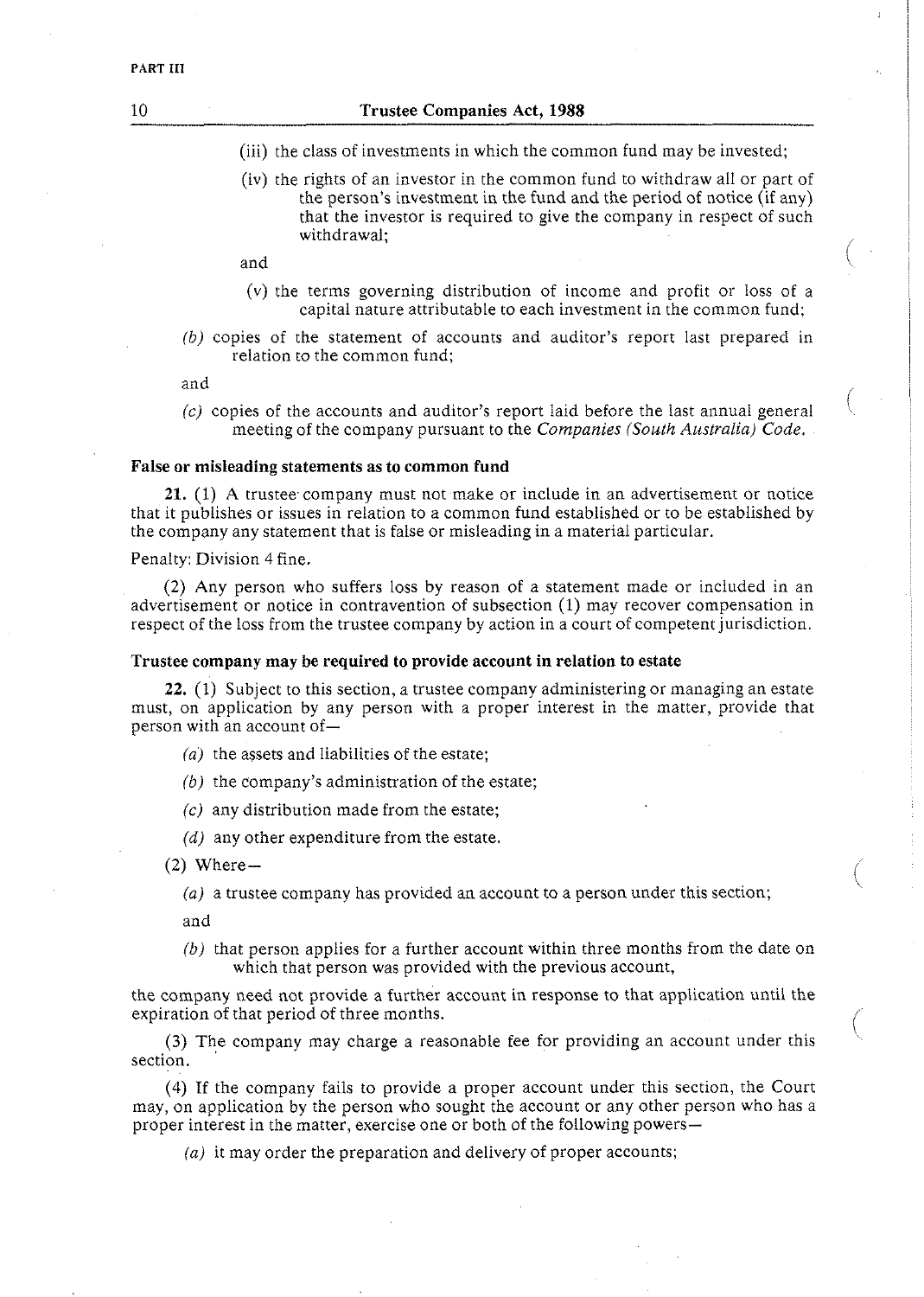*(b)* it may order an investigation of the administration of the estate by an officer of the Court or other person nominated in the order,

(and it may make any incidental or ancillary orders).

## **Directors and managers responsible to the Court**

**23.** Where a trustee company is appointed or acts as executor, administrator, or in any other capacity under this Act, the manager and directors of the company are individually and collectively responsible to the Court in the same way and to the same extent as if they had been personally appointed to act in that capacity.

## **Trustee company may be removed from office**

**24.** A trustee company appointed or acting as executor, administrator, or in any other capacity under this Act is subject to the same control by the Court as a natural person acting in that capacity and is similarly liable to removal by the Court.

## **Appointment by Court of administrator of trustee company's affairs**

25. (1) Where it appears to the Court-

- *(a)* that proceedings to wind up a trustee company have commenced;
- *(b)* that a trustee company is not in a position to carry out its fiduciary duties;

or

*(c)* that a trustee company has committed serious breaches of its fiduciary duties such that the power conferred by this section should be exercised,

the Court may, on application by the Minister, appoint an administrator to administer the company's affairs insofar as they involve the performance of fiduciary duties.

 $(2)$  The Court may determine-

*(a)* the powers and duties of an administrator appointed under this section;

and

(b) the terms and conditions on which the administrator is appointed.

**(3)** The Court may at any time terminate an appointment made under this section.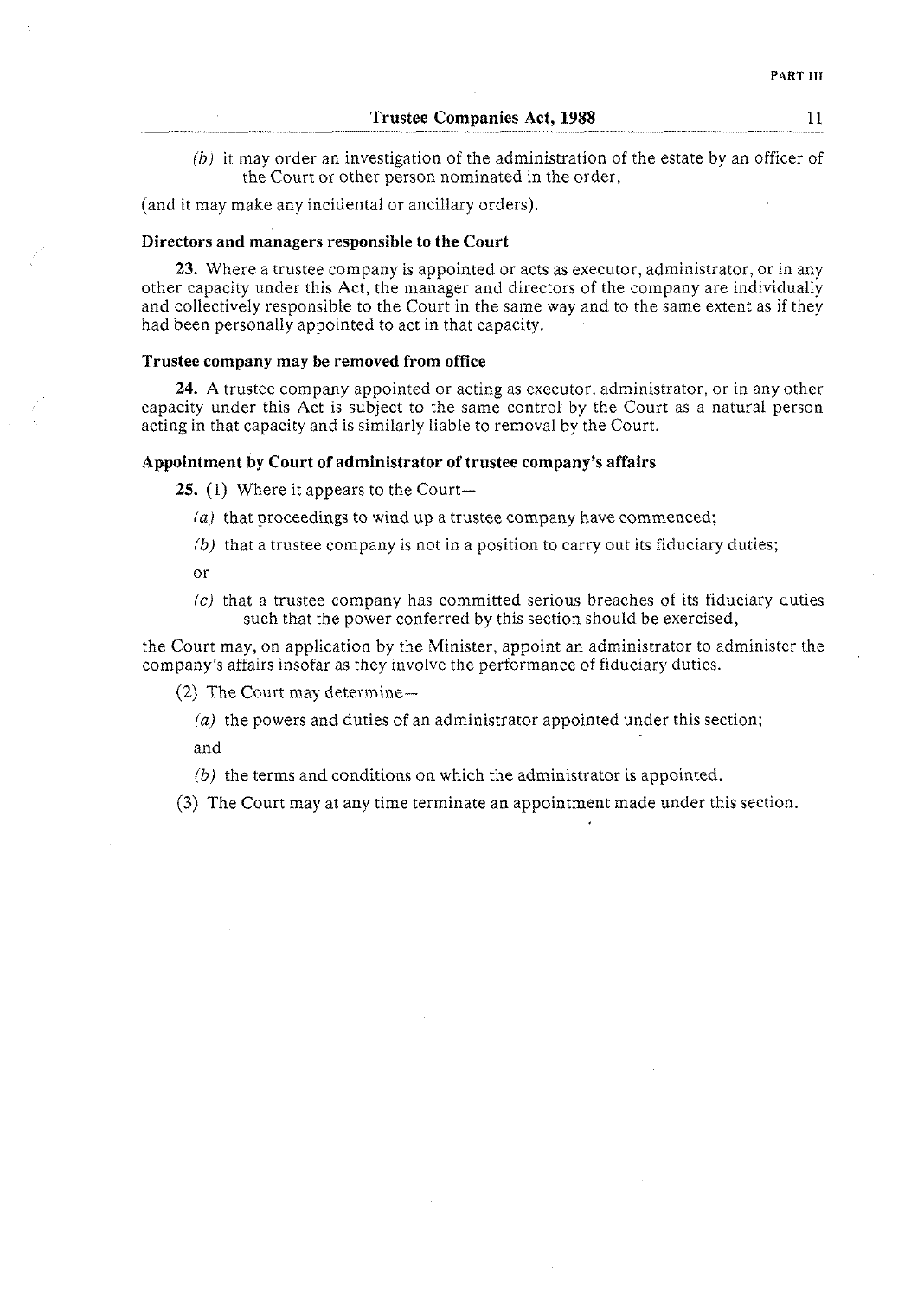#### PART IV

#### PART IV

## MISCELLANEOUS

#### **False or misleading statements**

**26.** A trustee company must not make or include in any document required by or for the purposes of this Act any statement that is false or misleading in a material particular.<br>Penalty: Division 4 fine.

## **Offences by trustee companies**

**27.** Where a trustee company is guilty of an offence against this Act, the manager and each director of the company is also guilty of an offence and liable to the same penalty as is prescribed for the principal offence unless it is proved that the manager or director exercised reasonable diligence to prevent commission of the offence.

#### **Evidentiary provision**

**28.** (1) A certificate under the seal of a trustee company certifying that a person named in the certificate is an officer of the company is to be accepted in any legal proceedings, in the absence of proof to the contrary, as proof that the person is an officer of the company.

(2) A certificate under seal of the company-

(a) certifying that the company is authorized to act as executor of the will, or administrator of the estate, of a deceased person, or in any other capacity authorized by this Act;

and

*(b)* including a photographic copy of the probate or letters of administration with or without the will annexed, or other order or document of appointment,

is, notwithstanding any other law, sufficient evidence that the company is authorized to act as executor of the will, or administrator of the estate, of the deceased person, or in that other capacity.

**(3)** A certificate under subsection (2) is equivalent, for registration purposes, to the probate, letters of administration, trust instrument or other order or document of appointment.

## **Act not to affect other Acts or remedies**

**29.** (1) The provisions of this Act are in addition to, and do not derogate from, the ( provisions of any ocher Act.

/

(2) Nothing in this Ace derogates from any right of action or other right or remedy that a person has apart from this Act.

#### **Summary offences**

**30.** The offences constituted by this Act are summary offences.

## **Regulations**

**31.** (1) The Governor may make such regulations as are contemplated by this Act or as are necessary or expedient for the purposes of this Act.

(2) Any such regulation may prescribe a penalty, not exceeding a division 8 fine, for breach of or non-compliance with a provision of the regulations.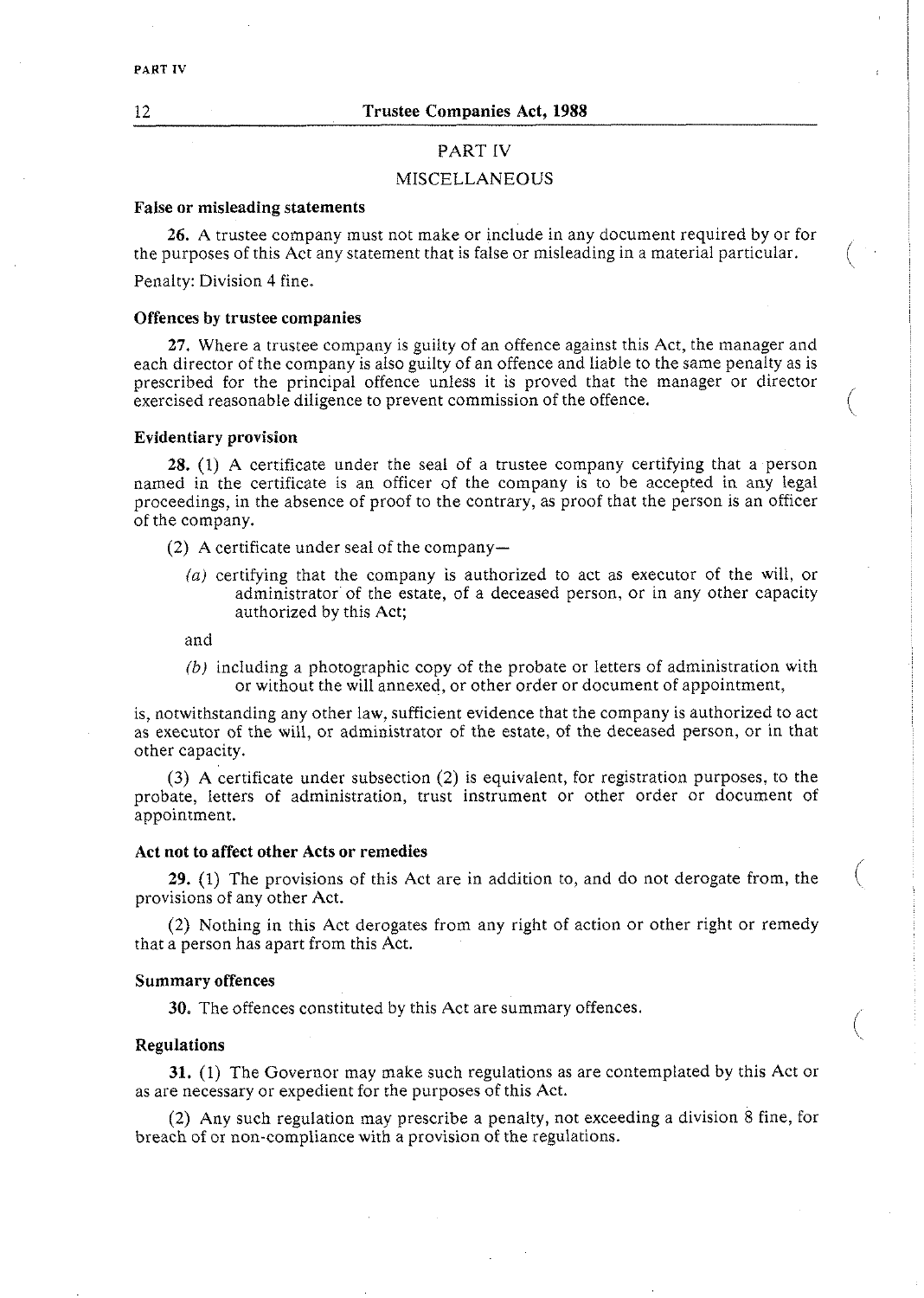#### SCHEDULE I

## TRUSTEE COMPANIES

The following companies are trustee companies for the purposes of this Act:

ANZ Executors & Trustee Company Limited ANZ Executors & Trustee Company (South Australia) Limited

Austrust Limited Dagot's Executor and Trustee Company Limited Executor Trustee Australia Limited

Farmers' Co-operaiive Executors and Trustees Limited

National AustraliaTrustees Limited

National Mutual Trustees Limited

Perpetual Trustees Australia Limìted<br>Perpetual Trustees S.A. Limited

#### SCHEDULE **2**

#### REPEAL OF CERTAIN ACTS AND TRANSITIONAL PROVISION

i. The following Acts are repealed:

*The ANZ Executors & Trustee Company (South Australia) Limited Act, 1985* 

*The Eagot's Executor Company Act, 1910* 

*The Elder's Executor Company's Act, 1910* 

*The E.recurors Company's Act,* 1885

*The Farmers' Co-ooerative Executors Acr. 1919.* 

2. On a day six months after the commencement of this Act the Public Trustee must take whatever action is necessary<br>to transfer or surrender any money or securities held by it pursuant to section 10 of the *Bagot's Executo*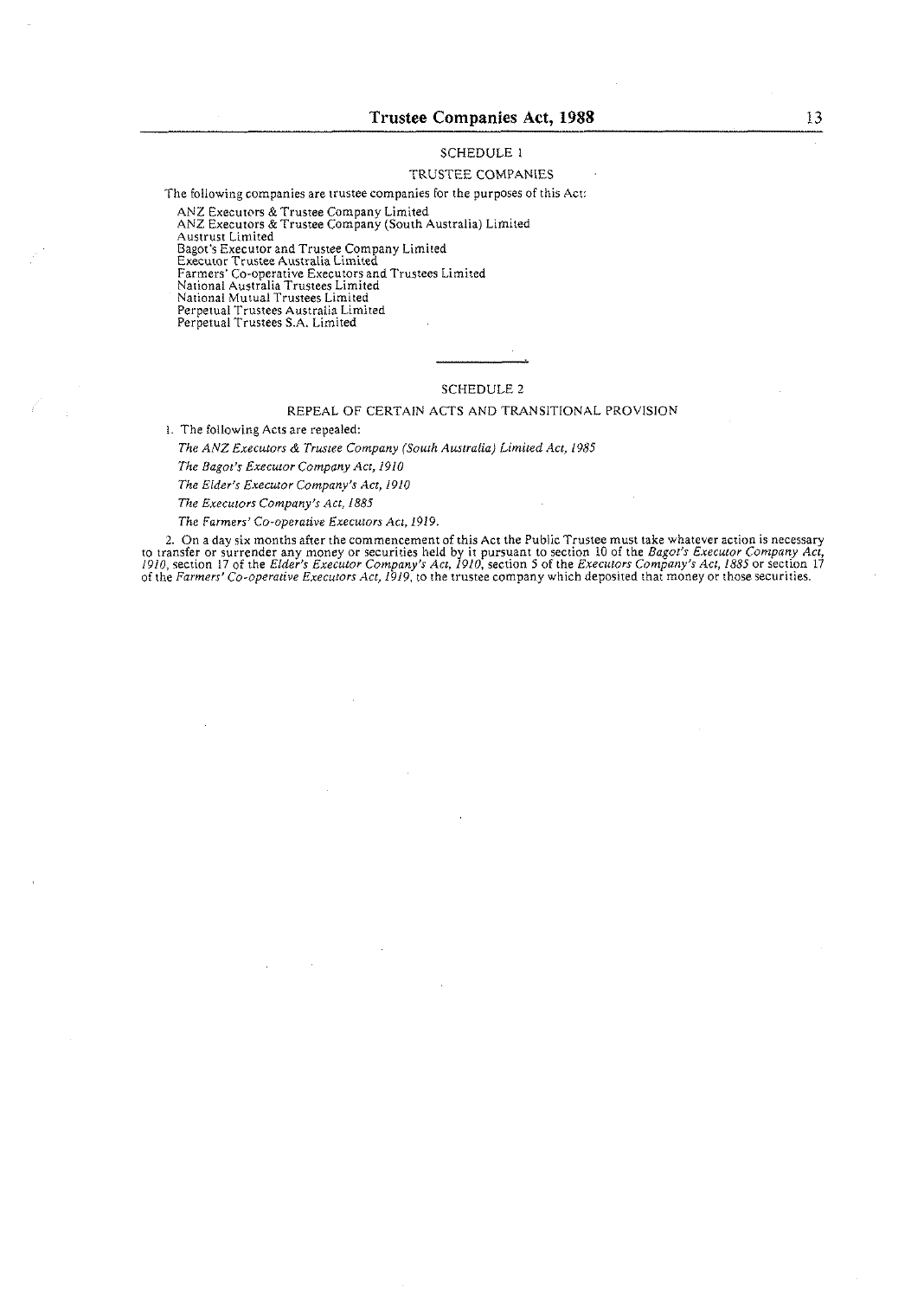$\xi_{\rm s}$ 

# **APPENDIX 1**

Legislative History

Schedule 1: amended by 73, 1990, s. 3